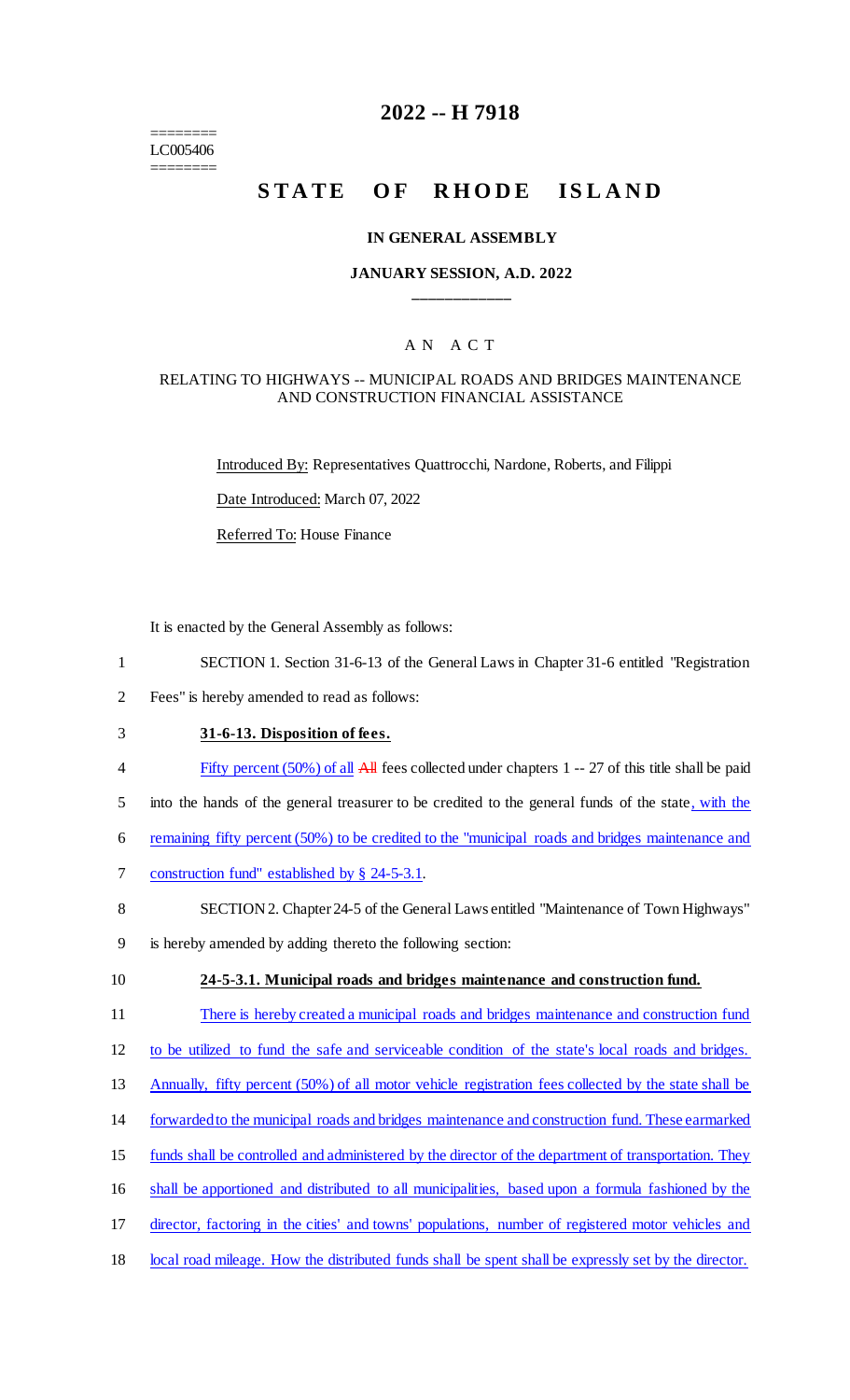1 SECTION 3. This act shall take effect upon passage.

======== LC005406 ========